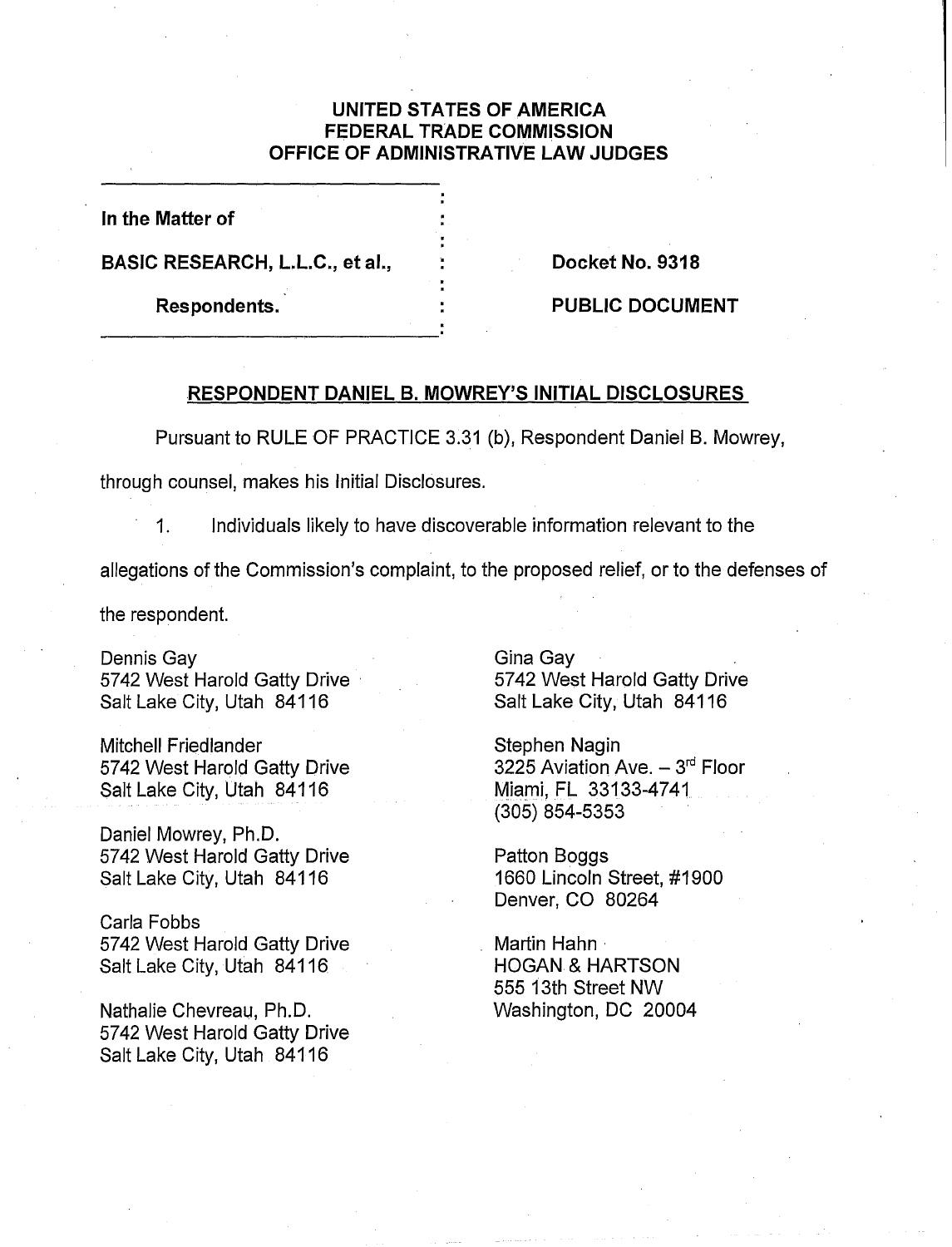Kellie Andrews Committee on Energy & Commerce 316 Ford Building Washington, D.C. 20515

David Nelson Address Unknown

Andrea Levine NAD 70 West 36<sup>th</sup> Street New York, NY 10018

David Mallen **NAD** 70 West 36'h Street New York, NY 10018

Walter Gross Division of Enforcement Bureau of Consumer Protection Federal Trade Commission 600 Pennsylvania Avenue, N.W. Washington, D.C. 20580

Joshua S. Millard Division of Enforcement Bureau of Consumer Protection Federal Trade Commission 600 Pennsylvania Avenue, N.W. Washington, D.C. 20580

Jonathan Cowen Division of Enforcement Bureau of Consumer Protection Federal Trade Commission 600 Pennsylvania Avenue, N.W. Washington, D.C. 20580

Richard Cleland Bureau of Consumer Protection Federal Trade Commission 600 Pennsylvania Avenue, N.W. Washington, D.C. 20580

Timothy J. Muris Federal Trade Commission 601 New Jersey Ave., N.W., Suite NJ-2122 Washington, D.C. 20001

Mozelle W. Thompson Federal Trade Commission 601 New Jersey Ave., N.W., Suite NJ-2122 Washington, D.C. 20001

Orson Swindle Federal Trade Commission 601 New Jersey Ave., N.W., Suite NJ-2122 Washington, D.C. 20001

Thomas B. Leary Federal Trade Commission 601 New Jersey Ave., N.W., Suite NJ-2122 Washington, D.C. 20001

Pamela Jones Harbour Federal Trade Commission 601 New Jersey Ave., N.W., Suite NJ- <sup>I</sup> 2122 Washington, D.C. 20001

J. Howard Beales, Ill Bureau of Consumer Protection Federal Trade Commission 600 Pennsylvania Avenue, N.W. Washington, D.C. 20580

Ken Shirley 97 South Red Willow Road Evanston, WY 82930

Bruce Frome, MD 415 North Crescent Drive, Suite 230 Beverly Hills, CA 90210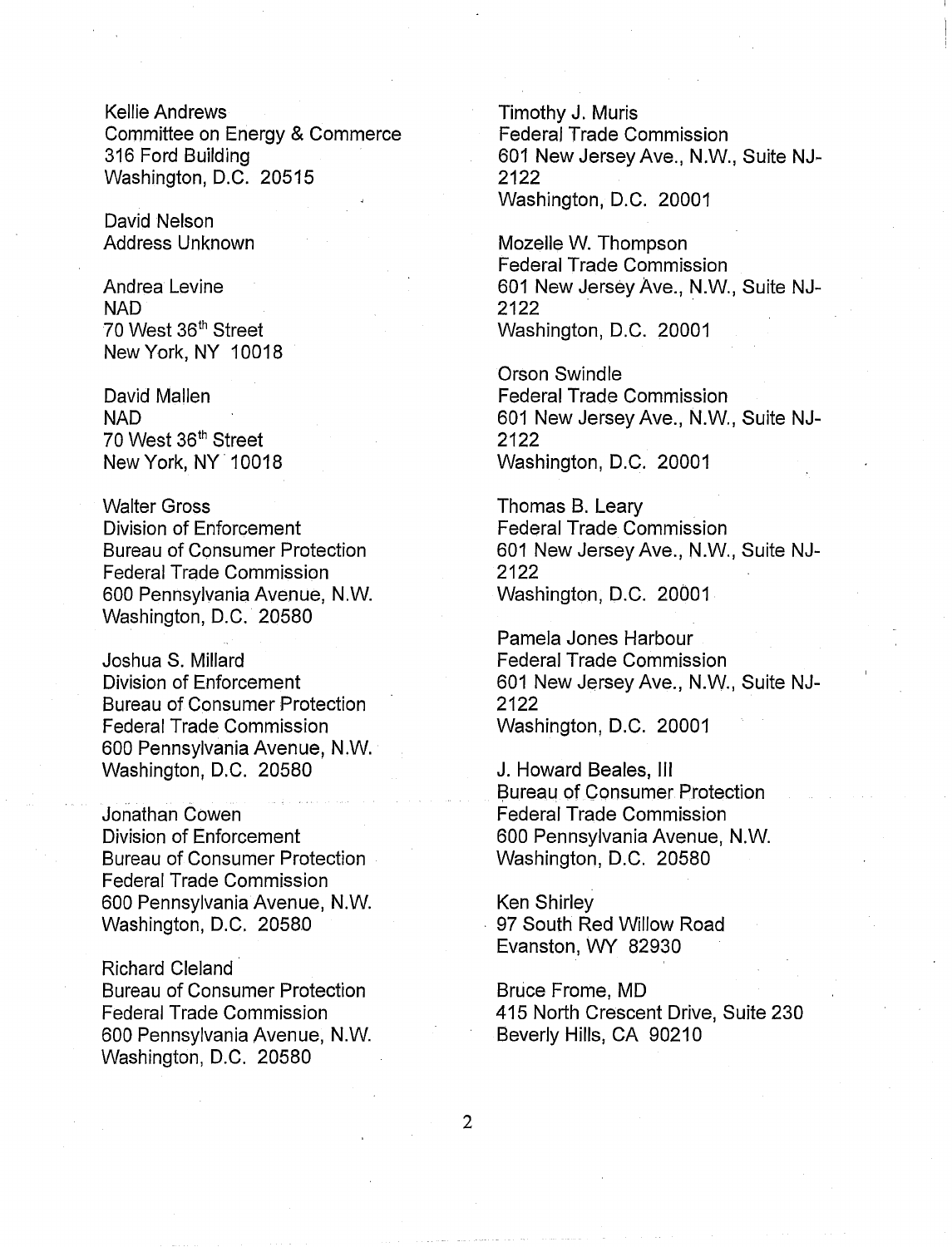Shimizu Foresight Building 3-5-2, Iwamoto-cho Chiyoda-ku, Tokyo 101-0032, Japan

C. Livieri Address Unknown

F. Novazi Address Unknown

R. Lorini Address Unknown

C.M. Colker Address Unknown

D.S. Kalman Address Unknown

A. Minsh Address Unknown

P.A. Daly Address Unknown

D.R. Krieger Address Unknown

A.G. Dulloo Address Unknown

J.B. Young Address Unknown

D. DeWitt Address Unknown

M. Garavito Address Unknown

J. Antonio Address Unknown D. Allison Address Unknown

E. Boozer Address Unknown

A. Astrup Address Unknown

R. Pasquale Address Unknown

L. Landsberg .Address Unknown Frank L. Greenway, M.D. Pennington Biomedical Research 6400 Perkins Road Baton Rouge, LA 70808-4124

Frank L. Greenway, M.D. Pennington Biomedical Research 6400 Perkins Road Baton Rouge, LA 70808-4124

George A. Bray, M.D Address Unknown

H. Williman Address Unknown

P. Walde Address Unknown

P.L. Luisi Address Unknown

A. Gazzaniga Address Unknown

F. Stroppolo Address Unknown

David Heber Address Unknown

 $\overline{3}$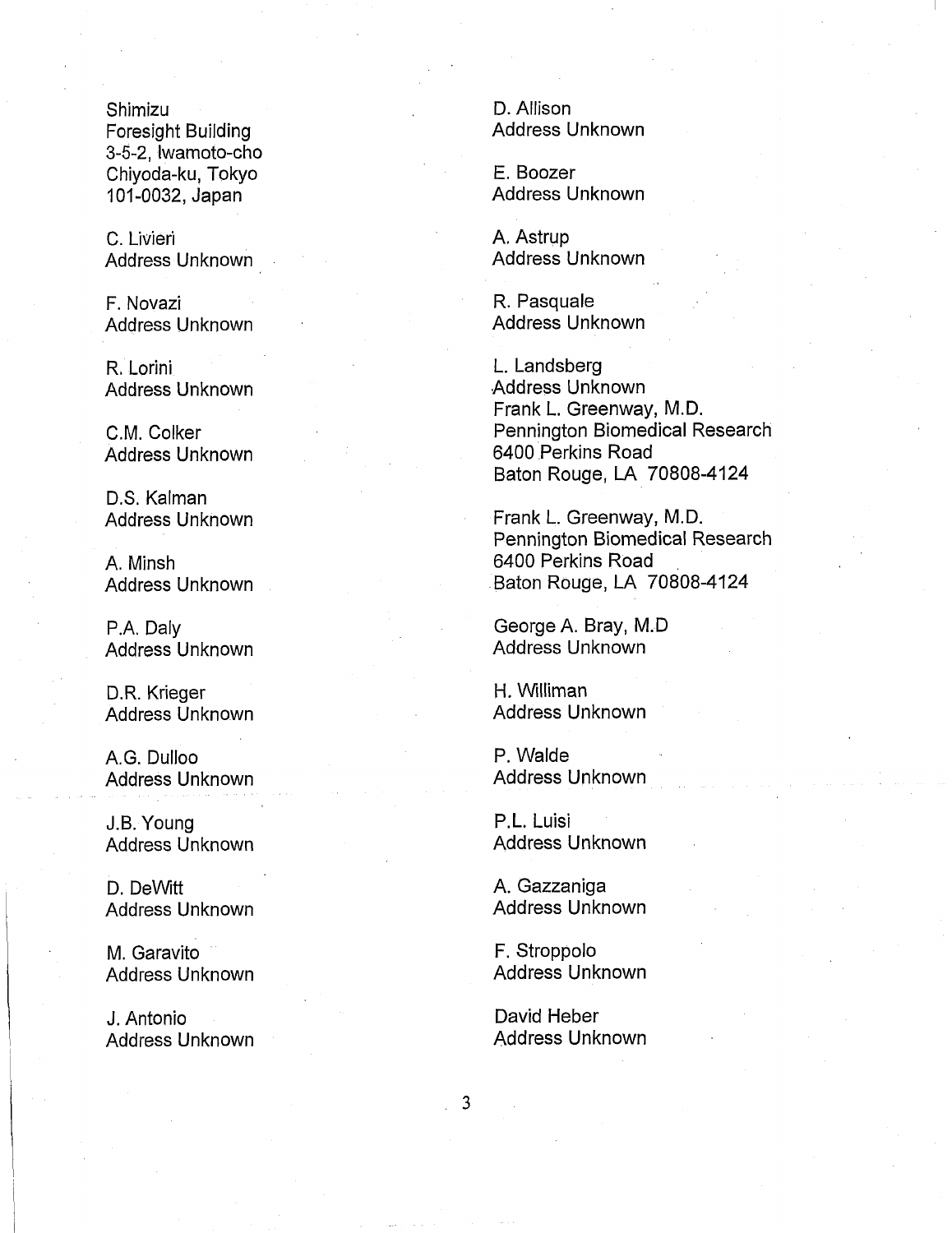DermPharm A Division of DermTech International 15222-B Avenue of Science San Diego, California 92128 (858) 618-1328

2, A copy of, or a description by category and location of, all documents,

data compilations and tangible things in the possession, custody or control of the

respondent(s) that are relevant to the allegations of the Commission's Complaint, to the

proposed relief sought, or to the defenses of the respondent(s):

- Challenged Product advertisements 5742 West Harold Gatty Drive, Salt  $a<sub>1</sub>$ Lake City, Utah 84116
- Substantiation for Challenged Product advertisements 5742 West  $b<sub>1</sub>$ Harold Gatty Drive, Salt Lake City, Utah 841 16
- C. Formulation of Challenged Products - 5742 West Harold Gatty Drive, Salt Lake City, Utah 84116
- d. Structure and inter-relationships among corporate respondents - 5742 West Harold Gatty Drive, Salt Lake City, Utah 84116
- e. Customer correspondence and inquiries relating to the Challenged Products - 5742 West Harold Gatty Drive, Salt Lake City, Utah 841 16
- f. Packaging and Promotional Material for the Challenged Products - 5742 West Harold Gatty Drive, Salt Lake City, Utah 841 16
- Customer Returns of the Challenged Products 5742 West Harold Gatty g. Drive, Salt Lake City, Utah 841 16
- h. Testing of the Challenged Products - 5742 West Harold Gatty Drive, Salt Lake City, Utah 84116
- i. Consumer Surveys re Challenged Products - 5742 West Harold Gatty Drive, Salt Lake City, Utah 841 16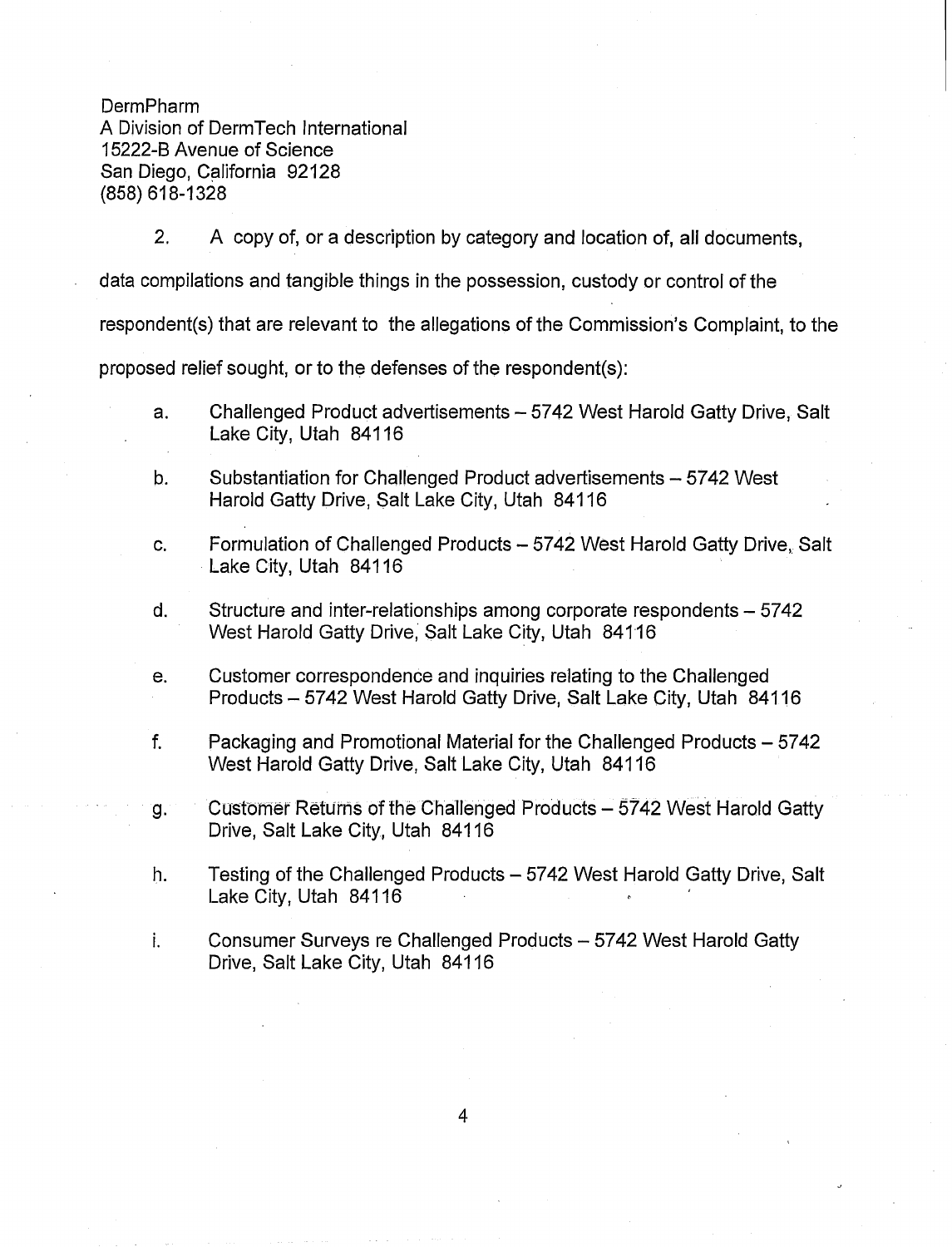Respectfully Submitted, Attorney for Respondent Daniel B. Mowrey

Dated: August  $6$ , 2004

.<br>WLC By:

Ronald F. Price PETERS SCOFIELD PRICE A Professional Corporation 340 Broadway Centre 111 East Broadway Salt Lake City, Utah 84111 Telephone: (801) 322-2002 Facsimile: (801) 322-2003 email: rfp@pfplawyers.com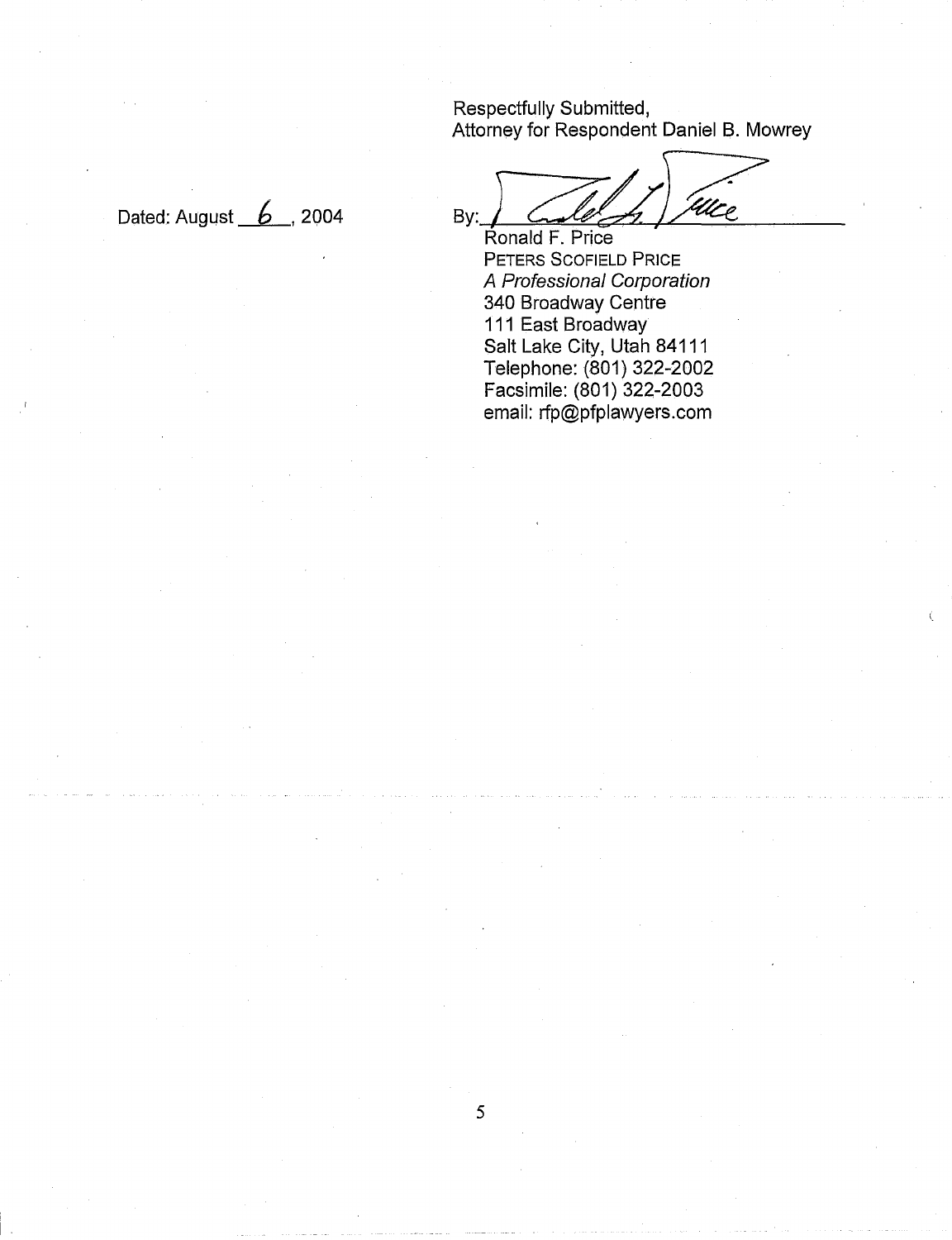## **AMENDED CERTIFICATE OF SERVICE**

I hereby certify that on this  $\mathcal{P}^{\mathcal{H}}$  day of August, 2004, I caused the **RESPONDENT DANIEL** B. **MOWREY'S INITIAL DISCLOSURES** to be served as follows:

an original and two paper copies filed by UPS Overnight Delivery and one  $(1)$ electronic copy in pdf format filed by electronic mail to:

Donald S. Clark, Secretary Federal Trade Commission 600 Pennsylvania Avenue, N.W., Room H-159 Washington, D.C. 20580

one paper copy served by first class U.S. Mail, and one paper copy  $(2)$ delivered via UPS Overnight Delivery to:

The Honorable Steven J. McGuire Administrative Law Judge 600 Pennsylvania Avenue, N.W., Room H-112 Washington, D.C. 20580

 $(3)$ one paper copy by first class U.S. mail to:

> Elaine D. Kolish Associate Director, Enforcement Federal Trade Commission 601 New Jersey Avenue, N.W. Washington, D.C. 20001

I also certify that on the 6<sup>th</sup> day of August, 2004, I caused **RESPONDENT DANIEL B. MOWREY'S INITIAL DISCLOSURES** to be served as follows:

(I) one copy by first class U.S. mail and one copy by electronic mail in pdf format to:

Laureen Kapin Joshua S. Millard Robin F. Richardson Laura Schneider Walter C. Gross Ill Federal Trade Commission 600 Pennsylvania Avenue, NW, Suite NJ-2122 Washington, DC 20580 email: Ikapin@ftc.gov jmillard@ftc.gov rrichardson@ftc.gov Ischneider@ftc.gov

6